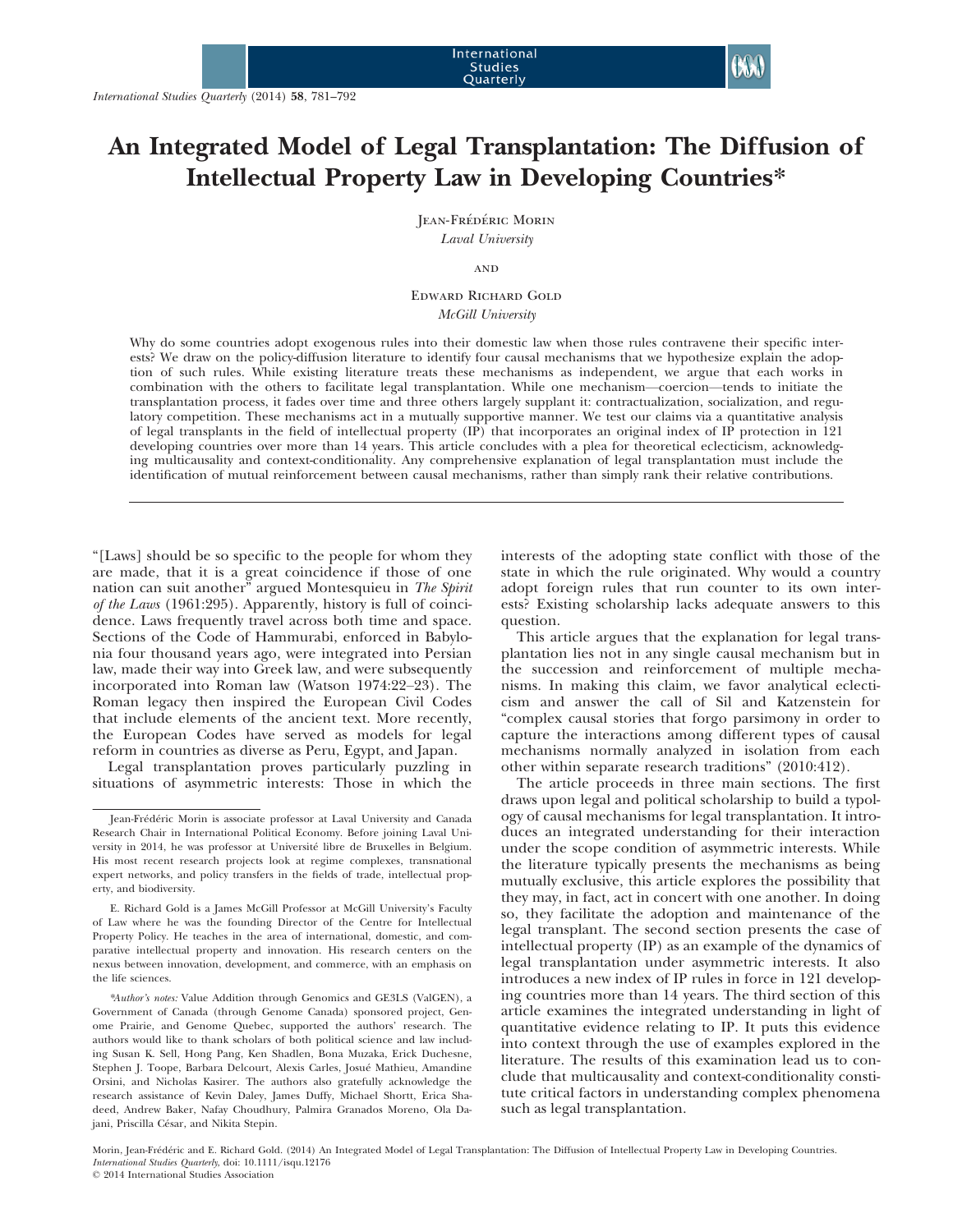#### Theoretical Framework

## Defining Legal Transplantation

We define legal transplantation as the adoption into the national legal system by one state (the "adopter" country) of a rule originating in a foreign state (the "originator" country). Legal transplantation differs from both coordinated and uncoordinated legal convergence. Coordinated legal convergence occurs when two groups of lawmakers each agree to move their respective systems toward a third and common point, often defined by a treaty (Drezner 2001:53). Uncoordinated legal convergence arises when states adopt parallel yet independent legislative processes leading to identical legal rules in both countries, usually as a reaction to similar conditions (Holzinger and Knill 2005:792). In contrast, legal transplantation is a process through which the adopter implements a rule formulated in and for the originator country.

Much of the debate among legal comparativists on transplantation centers on the suitability of the surgical metaphor. Watson, who coined the term "legal transplant," conceptualizes law as a collection of codified rules that can be easily displaced since "there is no simple correlation between a society and its law" (1974:108). On the other hand, Legrand (2001), one of Watson's fiercest critics, argues that laws exist within cohesive legal systems that reject alien rules. Legrand views successful transplants as unlikely because they require transplanting an entire legal culture—including its doctrines, procedures, and institutions. Most authors fall between these formalist and culturalist perspectives, recognizing that the adopting legal system will likely interpret, apply, and enforce transplanted rules differently.

We agree that the term "transplant" fails to adequately capture the subtle process of adaptation involved in taking a legal concept developed in one context and incorporating it into another. However, since legal scholars widely employ the term, we favor it over alternatives. When discussing the process of legal transplantation, we refer solely to the transplantation of the rules themselves and make no claim in respect of their interpretation or enforcement.<sup>1</sup>

While a rich and subtle legal scholarship examines the nature and types of legal transplants, jurists have yet to establish the mechanisms that explain legal transplantation in the first place. Most of the legal literature tends to rely on vague explanations for the cause of the transplant, such as economic liberalization or the prestige of foreign laws. Other studies suggest that transplantation is more likely between culturally, institutionally, or economically similar countries (Berkowitz, Pistor, and Richard 2003:167; Simmons and Elkins 2004:187). While the latter may be true, it constitutes a facilitating condition rather than a causal mechanism.

#### A Typology of Causal Mechanisms

In contrast to the juridical scholarship on legal transplants, the study of policy transfers and policy diffusion identifies a number of explanations for the adoption by one country of policies previously crafted in another (see Dobbin, Simmons, and Garrett 2007 for a review of this literature). While political scientists have yet to assess the scope, magnitude, and frequency of policy diffusion, they have proven particularly creative in conceptualizing causal processes. By combining the descriptive analysis of transplantation in the legal literature and the causal mechanisms studied in the policy-diffusion literature, this article provides an opportunity for interdisciplinary research integrating both legal and political studies and comparativist and internationalist perspectives. This creates the opportunity for each approach to palliate the weaknesses of the other.

This article builds on the policy-diffusion literature to identify five ideal-type causal mechanisms of legal transplantation. We call the first mechanism emulation, a process that is sometimes referred to as "lesson-drawing" (Rose 1991:4) or cost-saving transplants (Miller 2003:845). It suggests that legal transplantation occurs when lawmakers, confronted with a problem, look across national borders for effective and transferable solutions. US-style pleabargaining could provide, for example, a solution to countries struggling with overburdened criminal justice systems. Using foreign experience becomes a rational strategy to save time or money associated with trial and error.

Coercion, the second ideal-type mechanism, occurs when a state promotes its rules through the use of material power, whether military or economic. We distinguish between two types of coercive legal transplantation processes. Imperialistic transplantation, also called "direct imposition" (Dolowitz and Marsh 2000:9), involves the imposition of foreign legal rules without the consent of the adopter country. Imperialistic transplantation occurred, for example, when Japan introduced USinspired civil and political rights into its constitution during the allied occupation. The more common "indirect imposition" occurs when the mere threat of negative sanctions provides the incentive for countries to voluntarily transplant exogenous rules.

The third ideal-type mechanism, contractualization, occurs when states bargain with one another in relation to a legal rule. In order to acquire acceptance of transplanted legal rules, those negotiations usually include trade-offs linking two or more issue-areas. One state will typically promote its own legal rules as constituting the common standard governing a particular issue-area. At the same time, it offers compensation or side payments in another issue-area. This quid pro quo arrangement is then formalized by an international treaty. US law on investment protection, for example, spreads to several countries via free trade agreements, offering the prospect of greater access to the American market in exchange for adopting US-style investor protection rules (Morin and Gagné 2007:59). Contracting parties do not necessarily negotiate as equals, and their contractual agreement does not necessarily result in a balanced outcome. The boundary between coercion and contractualization blurs, particularly where a country's leaders feel compelled to enter into a treaty to avoid economic harm. Nevertheless, for the limited purposes of this article, we consider as a contractual arrangement (rather than as an occurrence of coercion) any treaty in which there exists a quid pro quo beyond the elimination of harm or the threat of harm.

Under the fourth ideal-type mechanism, regulatory competition, lawmakers adopt foreign rules, whether or not effective in addressing domestic issues, in order to better position their country in a competitive world (Radaelli

 $1$  There is a recognized gap between the formal existence of a legal rule and its interpretation and enforcement. We limit our discussion to substantive legal rules but understand that a legal system is much broader than a collection of legal rules and also includes general principles, legal administrations, enforcement mechanisms, etc.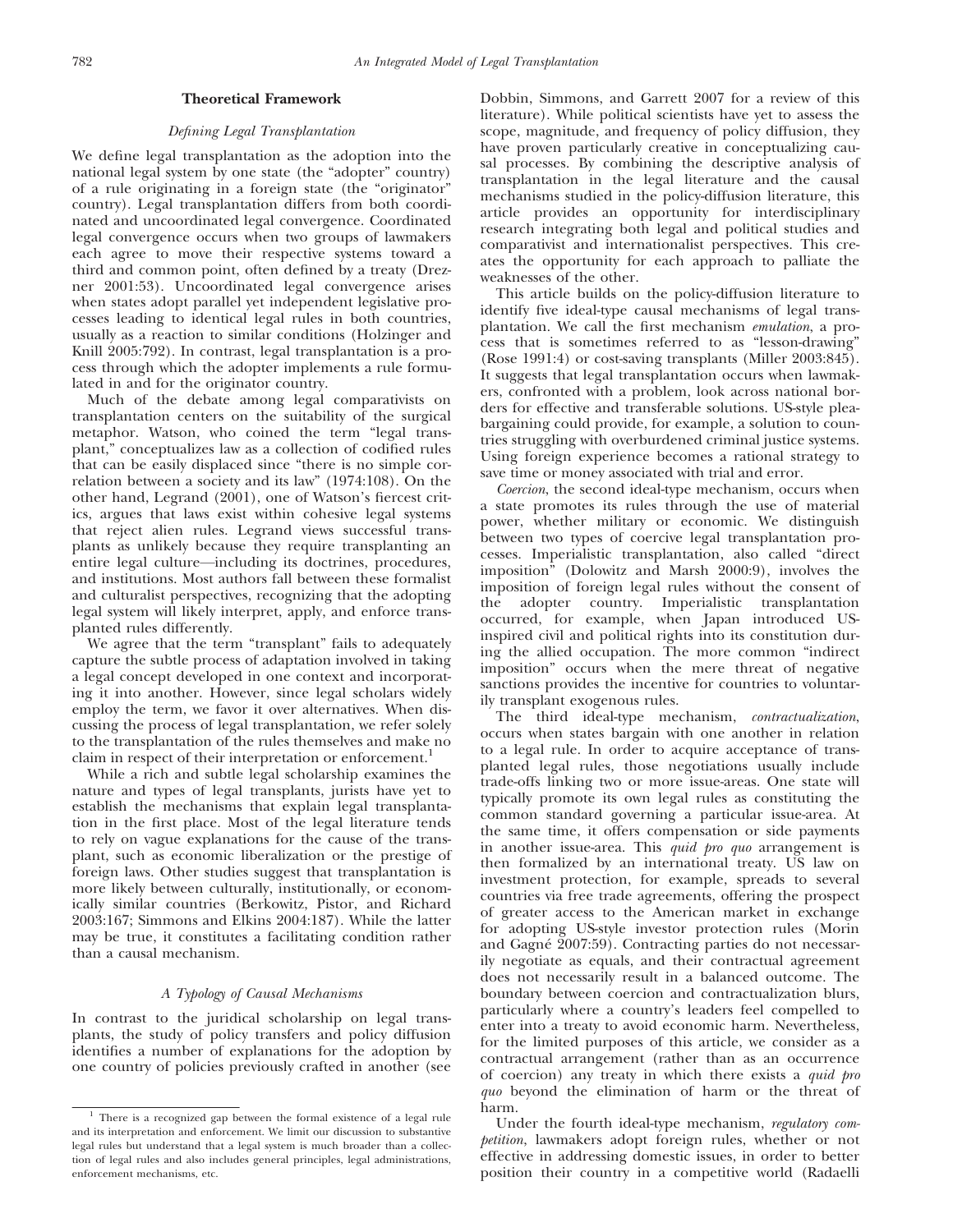2004). Regulatory competition usually presents itself in one of two opposing versions. The "race to the bottom" version assumes that lawmakers adopt the lowest regulatory standards of competing countries, such as minimal levels of labor and tax regulations, to avoid capital flight (Drezner 2001:57). By contrast, the "race to the top" generally focuses on reputational, rather than economic, competition. Under this second version, countries seek the cutting edge of legal creativity in order to generate legitimacy or political rent, a trend especially prevalent in the areas of consumer rights and environmental protection (Vogel 1995).

The fifth ideal-type mechanism is socialization, defined as a process directed toward the internalization of the principles, beliefs, and norms of a foreign community (Schimmelfennig 2000:112; Checkel 2005:804). In the context of legal transplantation, it suggests that ideational transfers can lead to legal transfers. A state more frequently adopts a foreign rule if persuaded of its appropriateness, that is, if the legal rule in question resonates with established social norms and fits with the collective identity of the adopter country. This process of legal transplantation relies on the flexibility of idea may actively transfer through a wide variety of entrepreneurs, including NGO activists, university professors, business organizations, and legal communities. The most powerful of those entrepreneurs can most successfully diffuse their ideas (Bach and Newman 2010:523).

A typology is not a theory and, arguably, a causal mechanism examined in isolation cannot explain a complex phenomenon such as legal transplantation. Current studies on policy diffusion remain limited, however, either by focusing on a single mechanism or by overlooking the connections that may exist between mechanisms. This article addresses this lacuna by exploring complementarities and reinforcements between causal mechanisms under the scope condition of asymmetric interests.

#### The Scope Condition of Asymmetric Interests

Most studies of legal transplantation focus on cases in which countries share an interest in harmonization. While one country might benefit more than another from harmonization, there exists an underlying assumption that harmonization of environmental or trade regulations contributes to the common good. In those cases, legal transplantation can provide an absolute gain for all jurisdictions even if benefits remain unevenly distributed among them. Explaining legal transplantation in situations of asymmetric interests between an adopter and an originator country continues, however, to puzzle.

By asymmetric interests, we mean situations in which the originator country has a strong interest in exporting its rules while the prospective adopter perceives itself as having a strong interest in maintaining its dissimilar rules, at least with respect to the specific issue-area that the legal transplant covers. The diffusion of "know your customer" rules in domestic banking regulations provides a typical case of legal transplant under asymmetric interests (Sharman 2008:640). On the one hand, the United States and several European countries have an interest in promoting their own banking standards in an effort to prevent money laundering and tax evasion. On the other hand, some offshore jurisdictions have an interest in providing banking clients with greater privacy protection in order to attract capital to their financial institutions. Why then do those offshore jurisdictions increasingly duplicate US and European banking rules when doing so appears to run counter to their interests? This case, like other cases of legal transplant under asymmetric interests, can only be explained by looking to the power imbalance between originator and adopter countries.

Of all the causal mechanisms identified in the previous section, emulation is the only one to ignore power imbalances. While emulation may be a prime mechanism behind many legal transplants, one would expect it to have a substantially diminished role in the context of perceived asymmetric interests. The reason for this is simple: the divergent interests in the asymmetric context undermine the cost savings logic of emulation.

There are two limitations to this argument. First, while the interests of the adopter country may, as a whole, be opposed to those of the originator country, there will likely be actors (for example, transnational or domestic corporations) within the adopting country who see their interests aligned with those of the originator. Given our scope condition of asymmetric interests, however, the pro-adoption lobby will unlikely be the dominant interest group. Second, if policymaker perception of asymmetry actually becomes weakened whether through this internal lobbying or through the other mechanisms—for example, if a country becomes persuaded that its interests are aligned with those of the originator country then the cost savings logic of emulation might come to dominate.

The remaining four mechanisms—coercion, contractualization, regulatory competition, and socialization should play a central role in the case of asymmetric interests. A state may use coercion to render the costs of not adopting a legal rule sufficiently high as to outweigh the rule's inherent costs. Through contractualization, a state can trade the negative costs of adopting an inconvenient legal rule against gains elsewhere. Under the regulatory competition model, a country may agree to transplant an unfavorable rule when it believes that it will suffer greater reputational or economic losses by not running with or even leading the crowd. And socialization may lead lawmakers to underestimate the costs or overestimate the advantages of an inappropriate rule. Under each of these mechanisms, more powerful states are likely to act as the originators of transplanted rules as they can more easily coerce other states, bargain from a position of strength, be an originating cause of regulatory competition, and diffuse their ideas globally. Thus, each of these mechanisms has the potential to explain legal transplantation, at least in part, in the context of asymmetric interests.

## An Integrated Model of Legal Transplantation under Asymmetric Interests

Most of the literature on policy diffusion suggests that each causal mechanism constitutes a competing and total explanation for policy transfers. Some studies suggest that the manipulation of material incentives is more effective than the alteration of substantive beliefs (Kelley 2004; Schimmelfennig and Sedelmeier 2004; Elkins, Guzman, and Simmons 2006; Cao 2009), while others claim the opposite: that socialization has a greater impact than does coercion (Berkowitz et al. 2003; Meseguer 2004). Contrary to these contentions, we argue that originator countries rely on a combination of coercion, contractualization, regulatory competition, and socialization—along with a smaller emulation effect—to disseminate and maintain their own set of rules in situations of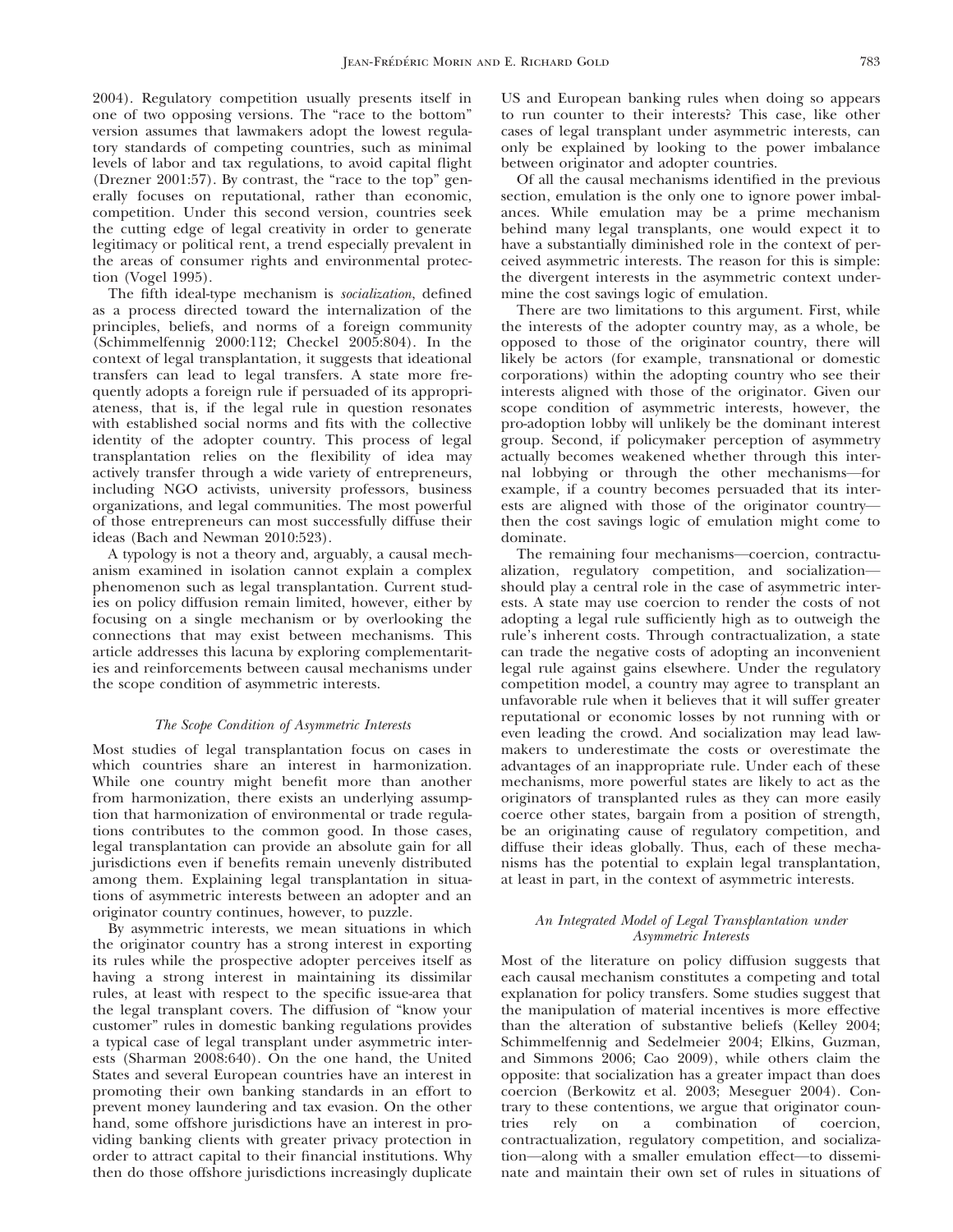asymmetric interests.<sup>2</sup> While some authors discount the potential of the mechanisms to interrelate, we lack a fully integrated understanding of this phenomenon (Sharman 2008:636).

Given the conflicting nature of asymmetric interests, an originator country will likely initiate the process of legal transplantation through the use of coercion. The more that exogenous rules conflict with the material interests of the adopter, the more likely that active coercion initiated the transplantation. Yet coercion remains a politically limited mechanism and cannot explain, alone, the diffusion of the same set of rules in a large set of countries. Even when the most powerful global actor deploys it, unilateral coercion can only effectively target a few countries at a time—not the entire international community (Holzinger and Knill 2005:778). Moreover, the extensive use of coercion risks provoking political backlash and feeding animosity against the coercing country and its legal standards.

Despite these limitations, coercion can play an important role in the bargaining process leading to contractualization. At a certain point, the originator will rationally switch emphasis away from the mechanism of coercion to that of contractualization (as we have defined). Contractualization provides, as opposed to coercion alone, a stable institutional context and continuous incentive through which the originator can maintain and extend legal transplantation to additional states. This remains true even when the contractual agreement itself was negotiated under coercion. For adopter countries, formalizing the transplantation process through contractualization can also prove beneficial. This is because adopting foreign rules as part of a quid pro quo bargain renders political opposition less likely at the domestic level than accepting the same rules under threat or actual application of coercive pressures. Under this perspective, contractualization may provide stability and predictability to both the originator and the adopter of the transplanted rule.

While contractualization may not completely displace coercion, it tends to supplant it. Once a contractual agreement is formalized, the further use of coercion to extend transplantation to rules beyond the agreed framework will likely prove politically and legally ineffective. Indeed, several contractual agreements provide safeguards against the use of direct coercion. Moreover, coercion violating internationally agreed upon norms is seen as illegitimate, and this perceived illegitimacy significantly decreases the effectiveness of the mechanism (Pelc 2010).

While contractualization may diminish the effectiveness of further unilateral coercion, contractualization can initiate a synergic dynamic with regulatory competition. Baldwin (1997:877) captures this dynamic through his "domino theory of regionalism," under which one or several bilateral trade agreements produce trade diversion from countries that have not signed bilateral agreements. This generates, in turn, pressure on non-signatories to enter into their own bilateral agreements. For example, developing countries do not have an incentive to duplicate US rules on investment protection unless a competing investment-receiving country acquires a competitive advantage by signing a bilateral investment treaty with the United States (Elkins et al. 2006). Owing to this reality, several developing countries have autonomously transplanted into their domestic legislation trade and investment rules from the United States; some even became demandeurs for bilateral agreements with the United States formalizing further transplants.

Contractualization can also pave the way for socialization in three different ways (Ikenberry and Kupchan 1990:290). First, at the institutional level, contractualization can provide the context in which socialization takes place. Various agreements provide for the creation of joint committees or annual summits in which bureaucrats and policymakers interact, debate, and share ideas. Numerous studies show that contact at an intergovernmental level, especially within relatively confidential and informal settings, facilitates socialization processes (for example, Schimmelfennig 2000; Kelley 2004; Checkel 2005; Cao 2009; Greenhill 2010). Second, at the discursive level, contractual agreements can become powerful rhetorical weapons. Law has the general characteristic of appearing as an intrinsically legitimate force (Kapczynski 2008; Brunnée and Toope 2010). Contractual agreements can thus favor what Pierre Bourdieu calls the "genesis amnesia," (1995:3) that is, forgetting that the adopted rules resulted from a bargaining process in which coercion may have been used. Third, at the cognitive level, contractualization may generate an uncomfortable cognitive dissonance when the political elite in adopter countries do not believe in the value of agreed transplanted rules. According to cognitive psychologists, cognitive dissonance is usually solved by changing beliefs to fit actual behavior, rather than the other way around (Festinger 1957). Therefore, once countries reach an agreement, their political elites tend to convince themselves that its least favorable clauses are actually less harmful than they had previously feared.

Regulatory competition can also favor socialization under a dynamic akin to what Finnemore and Sikkink (1998:895) call a "norm cascade." Under this process, once a critical mass of countries adopts a given norm, the norm reaches a tipping point after which it begins to diffuse independently, without the need for the material incentive initially required to reach that point. As an increasing number of countries transplant a set of rules, those rules become normalized and create social and cognitive pressure for conformity. No longer viewed as exogenous, these rules become the standard for countries with a given collective identity, such as "democratic," "developed," or "liberal." As Checkel argues, what starts as strategic and incentive-based behavior "often leads at later points to preference shifts" (2005:814).

In turn, socialized decision makers believing in the virtue of transplanted rules, but facing domestic opposition, may seek to lock in the rules by contractually binding their country to them. The bargaining process would be further facilitated by the fact that those socialized decision makers no longer perceive the costs of the transplanted rule and do not therefore insist on receiving compensation for their adoption. Likewise, socialization can reduce barriers to regulatory competition as socialized decision makers desiring to extract material or reputational gains at the international level may seek to transplant an even greater number of foreign rules than their competitors (Likhovski 2009).

We derive three main hypotheses from this integrated model under asymmetric interests. Our first is that an originator state's coercion is likely to initiate legal transplantation in adopter countries and to favor contractual-

<sup>&</sup>lt;sup>2</sup> We thus put aside, for the purposes of this article, whether and if the originator country modifies its own rules as a result of the process of legal transplantation to an adopter country.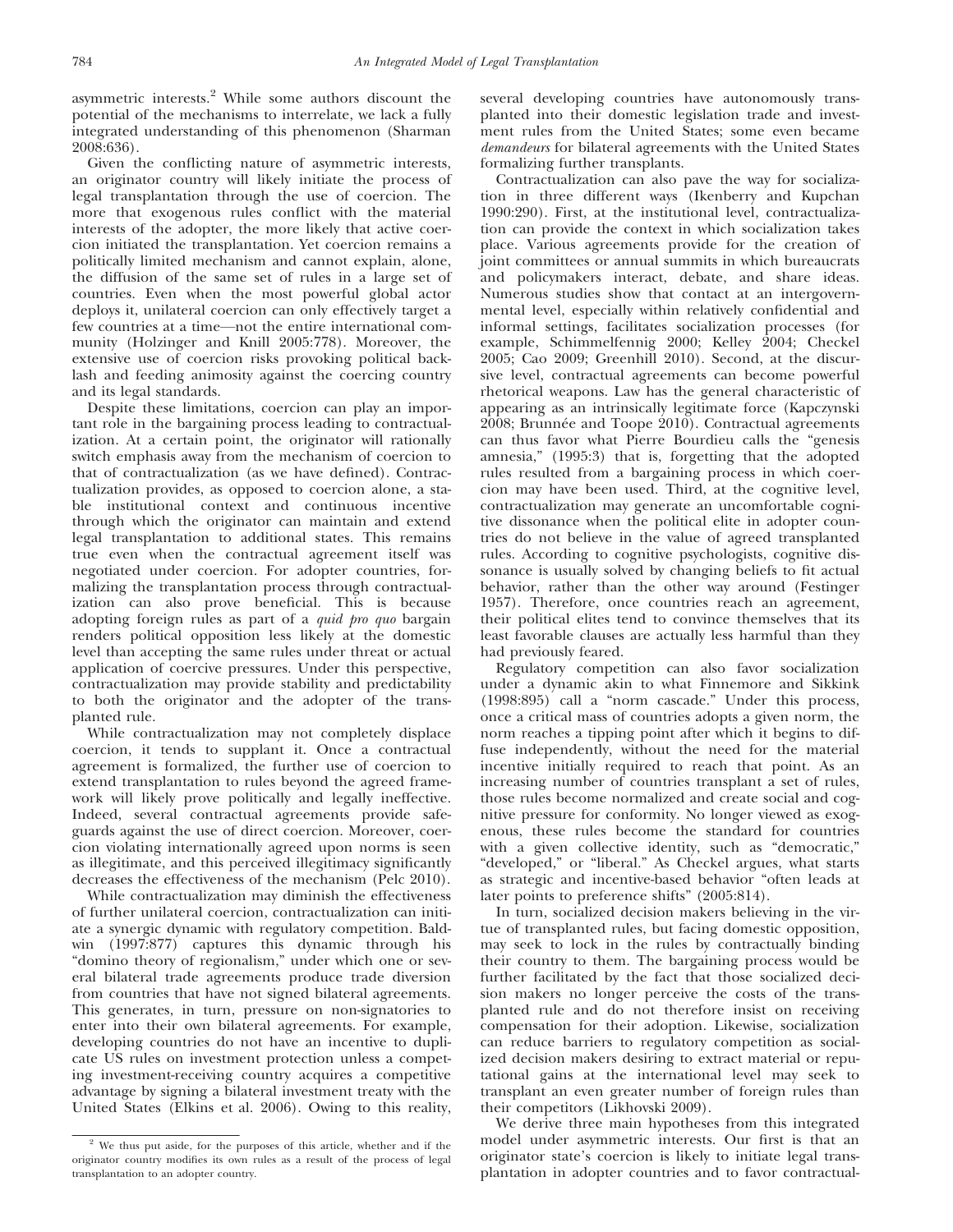ization, while contractualization is likely to lessen the effectiveness of coercion against actual and potential adopters (H1). The second hypothesis is that regional competition and socialization each also positively influence legal transplantation from originator to adopter countries (H2). The third hypothesis builds on the second and focuses on the interrelationships between the three mechanisms, stating that contractualization, socialization, and regional competition operate in synergy, facilitating and mutually reinforcing one another to promote further transplantation in adopter countries (H3). H1 examines the sequence of causal mechanisms, H2 their concomitance, and H3 their interrelationship.

#### Methods and Data

## The Case of Intellectual Property Law

We selected the empirical case of intellectual property (IP) to illustrate our integrated theoretical model. IP law provides a textbook example of asymmetric interests. Although economists may differ on the optimal level of IP protection for any given country, they do agree that developed and developing countries have very different optima (Chen and Puttitanun 2005; Kim, Lee, Park, and Choo 2012). On the one hand, knowledge economies seek to maintain their economic advantage by providing and promoting strong IP standards. Not only does the United States (often at the behest of prominent multinational corporations) most actively promote higher IP protection globally, it benefits most from upward IP harmonization. In 2011 alone, it received more than net US\$84 billion in international royalties and licensing fees. Developing countries, on the other hand, have an interest in providing lower levels of protection for IP, which foreign investors largely own. This strategy allows local businesses to acquire foreign technologies and ensures low retail prices for products ranging from medicines and agricultural plant varieties to word-processing software and auto parts. When judged solely on the basis of economic interests, IP rules should differ significantly between developed and developing countries.

Despite these asymmetries of interest, IP has become increasingly harmonized globally. So strong is this tendency that legal comparativists often consider IP as a classic example of legal transplant emanating from the United States (Mattei 2003:19–23; Miller 2003:847; Shi 2010). The Agreement on Trade Related Aspects of Intellectual Property Rights (TRIPs), for example, notoriously compels WTO members to raise their legislated IP protection to a level closer to that of the United States.

Less well known is the fact that many developing states have gone beyond the minimum obligations required of them under TRIPs to align their IP laws more substantively with higher US standards. For example, Honduras protects copyright for 75 rather than 50 years; Guatemala authorizes the patentability of plants; Cambodia has criminalized the dissemination of technologies intended to circumvent copy protection, and Vietnam accepts the patentability of new uses of previously known pharmaceutical products. TRIPs does not require these requirements but each aligns with US IP rules. Overall, a majority of lowand middle-income countries exceed the minimum requirements of the TRIPs agreement and have transplanted rules that are seen as largely benefiting foreign IP holders. As Deere observes, many of the poorest WTO members—countries that the economic literature would anticipate adopting the lowest levels of IP protection —"opted for some of the world's highest IP standards and made limited use of TRIPs flexibilities that might have helped them address social challenges in the areas of public health, education, and agriculture" (2009:102). This broad dissemination of US IP rules in developing countries demands an explanation.

#### The Construction of the Transplant Index

This article introduces a novel index to measure the extent to which developing countries have transplanted IP rules established in and specifically promulgated internationally by the United States. In doing so, we examine the processes through which the dominant global power, the United States, has caused developing countries to adopt IP rules that, by themselves, do not align with the economic interests of those countries. The new index is required as existing IP indexes are not suitable to uncovering the transplantation of post-TRIPs US IP rules. Those indexes include indicators, such as 20-year patent terms, that have become mandatory under TRIPs and thus are no longer relevant. The widely used Ginarte and Park index (1997), for example, captures little meaningful variation after 1994 when many of its indicators became mandatory for WTO members. Further, existing indexes often collect data for only a few years, or at 5-year intervals, whereas the mechanisms being examined require a more rigorous analysis based on yearly updates over longer periods. Last, some indexes are based on only a limited sample of countries (Sherwood 1997), or do not disclose their coding frames, making it impossible to update or expand on the data set (Ostergard 2000).

US-style IP rules have set the international standard for IP protection. We developed therefore an index measuring the adoption of those IP rules that are not required under TRIPs and specific to US demands for increased IP protection.<sup>3</sup> This *Transplant Index* scores countries on a 0–9 scale. The higher a country scores, the more it has aligned its IP rules with those of the United States. Given the specificity of the rules modeled, we assume that it is unlikely that a particular country—even one favoring higher IP rights—would adopt those particular IP rules in the absence of US leadership. That is, we assume that in the absence of the United States having adopted and promoted those particular rules, the index would normally approach 0 for most developing countries.

Data were collected for each year from 1995 to 2008, coinciding with the initial coming into force of the TRIPs agreement. The Transplant Index covers all developing countries with a population of more than 1 million and for which data were available. The result is 121 countries and a sample of 1694 country-years. These results, as well as the complete list of indicators, coding values, and data sources, are available from the Appendix of the online version of this article.

#### Variables that Operationalize Causal Mechanisms

Unlike other studies on policy diffusion, we include all four mechanisms—coercion, contractualization, regional competition, and socialization—within our model. We

 $^3$  We acknowledge the same limitations as all others—except Sherwood  $\,$ (1997) who uses an idiosyncratic and irreproducible approach—in looking only at the formal adoption of IP rules rather than at their enforcement by the executive and judiciary.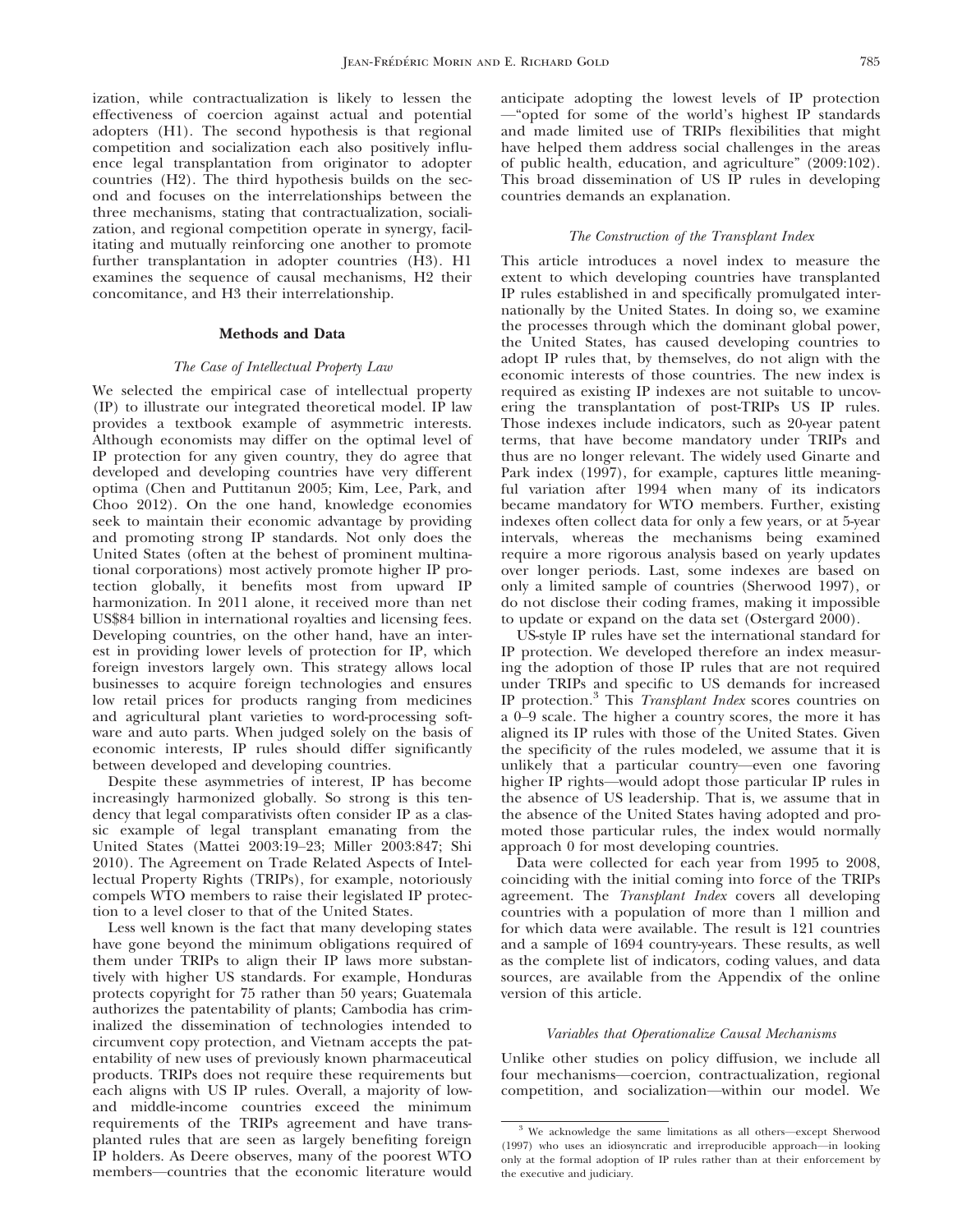also include GDP per Capita to capture innovation capacity that previous literature has linked to increases in IP protection, at least in part through the mechanism of emulation (Chen and Puttitanun 2005). Although GDP per Capita imperfectly proxies emulation, other domestic indicators for endogenous interests in stronger IP protection, such as research and development expenditure, were not available for several developing countries.<sup>4</sup> Each causal mechanism finds representation in one or more variables (additional supporting information may be found in the Appendix of the online version of this article).

Two variables represent coercion. The first, Priority Watchlist, indicates whether the country was listed on the US Priority Watch List because of an IP-related concern the previous year. Under so-called Special 301 legislation, the United States Trade Representative (USTR) has the obligation to publish annually a Priority Watch List of countries that "deny adequate and effective protection of intellectual property rights" (19USC §2411). The coercive effect of this trade instrument stems from the fact that countries listed face the risk of trade sanctions unless they take appropriate measures to address the concerns raised. The second coercive variable, GSP Review, indicates whether a country was being reviewed under the generalized system of preferences (GSP) program due to concerns relating to IP protection the previous year. The GSP program offers unilateral duty-free treatment for thousands of products to designated developing countries. In determining whether a country may benefit from privileged trade access, the President has the statutory obligation to take into account "the extent to which such a country is providing adequate and effective protection of intellectual property rights" (19USC §2462). If US authorities consider that the country under review has not provided adequate IP protection, the country can no longer benefit from preferential treatment. Importantly, since both *Priority Watchlist* and GSP Review are expressions of threats rather than actual trade sanctions, we avoid the common selection bias in the sanction literature of capturing only failed occurrences of coercion and ignoring occurrences in which threats were effective in inducing behavioral change before being implemented.

Contractualization is represented by whether the country has signed and brought into force a bilateral free trade agreement (FTA) with the United States (US Bilateral Agreement). The Trade Promotion Authority of 2002 specifically required the USTR to ensure that US FTAs "reflect a standard of [IP] protection similar to that found in US law" (19USC §2102 and 3801). Although several studies note that bilateral FTAs signed by the United States provide a level of IP protection that goes well beyond what is required under the TRIPs agreement (Deere 2009:114–118), the actual transposition of these FTAs into domestic law remains largely undocumented. A case study on China suggests that some developing countries may actually agree to international IP standards knowing very well that they do not intend to fully implement them in domestic legislation (Mertha and Pahre 2005). This remains only a hypothesis since there is very little systematic evidence on the actual implementation of FTAs. Including US FTAs in our model provides an opportunity to bridge this gap in the literature.

Variables representing socialization are less straightforward. The transmission of ideas is notoriously difficult to capture empirically since socialization occurs through several pathways, not all of which are intentional, formal, or even conscious. Building on the existing socialization literature, we identify two pathways to socialization: university education and capacity-building training. While those pathways do not provide direct evidence that socialization occurred, they constitute recognized vehicles for socialization and can be assessed by quantitative measures.

The first variable used to represent socialization, IP Training, is the stock of IP-related training activities labeled as "technical assistance" or "capacity building" offered to the country by the United States since 1995 to the year in question.<sup>5</sup> As the USTR notes, "perhaps the most important of the remaining tools [in promoting strong IP standards worldwide] is our ability to offer technical assistance" (USTR 2004). With this in mind, the US government established the Global Intellectual Property Academy (GIPA) to "present the US methods for protecting the IP rights of business owners" and expose foreign officials "to a US model of protecting and enforcing intellectual property rights" (USPTO 2010). In 2008 alone, GIPA provided training to more than 4,100 foreign officials (USPTO 2010). In addition, several business organizations sponsor training activities for developing country policymakers. The variable IP Training includes the number of training activities offered by either the US government or private organizations in partnership with the US government. In recent years, several studies noted that those programs could be major drivers of transplantation of IP rules in developing countries, but so far none has systematically investigated this hypothesis in controlling for alternative explanations (May 2004; Matthews and Munoz-Tellez 2006). Our article fills this gap.

The second socialization variable, Population Studying in the US, measures the number of nationals of a country studying in the United States in the previous year. Foreign students who populate the business, engineering, and science programs of US universities provide an indirect channel through which US norms can make their way into developing countries. During their time abroad, students are fully immersed in US culture and are socialized to the specific ideas concerning the importance of high levels of IP protection. They also absorb more general normative principles underpinning the IP system, such as individualism, rationalism, liberalism, and modernism. Once they return home, those individuals often integrate into the local elite, bringing with them exogenous beliefs that they acquired abroad. Studies of the effects of socialization in other fields have shown that foreign education is a powerful driver of transnational socialization (for example, Atkinson 2010). Scholars, however, have never fully examined its impact on a country's level of IP protection specifically.

Our identification of an indicator of regulatory competition in the field of IP is a contribution to the literature that has, so far, lacked such a measure. Based on our unique Transplant Index, we have identified the highest value of that index within the region (other than the country in question), which we call Regional Top Score, as a strong indicator of regulatory competition. As the linear increase in the average value of the Transplant Index indi-

<sup>4</sup> Moreover, research and development expenditures would have been inappropriate here because of doubtful relation with IP other than patents.

<sup>5</sup> We follow UNCTAD in counting the number of events rather than the number of days. Since we are dealing with socialization, it is the networks created rather than time spent learning that we capture here.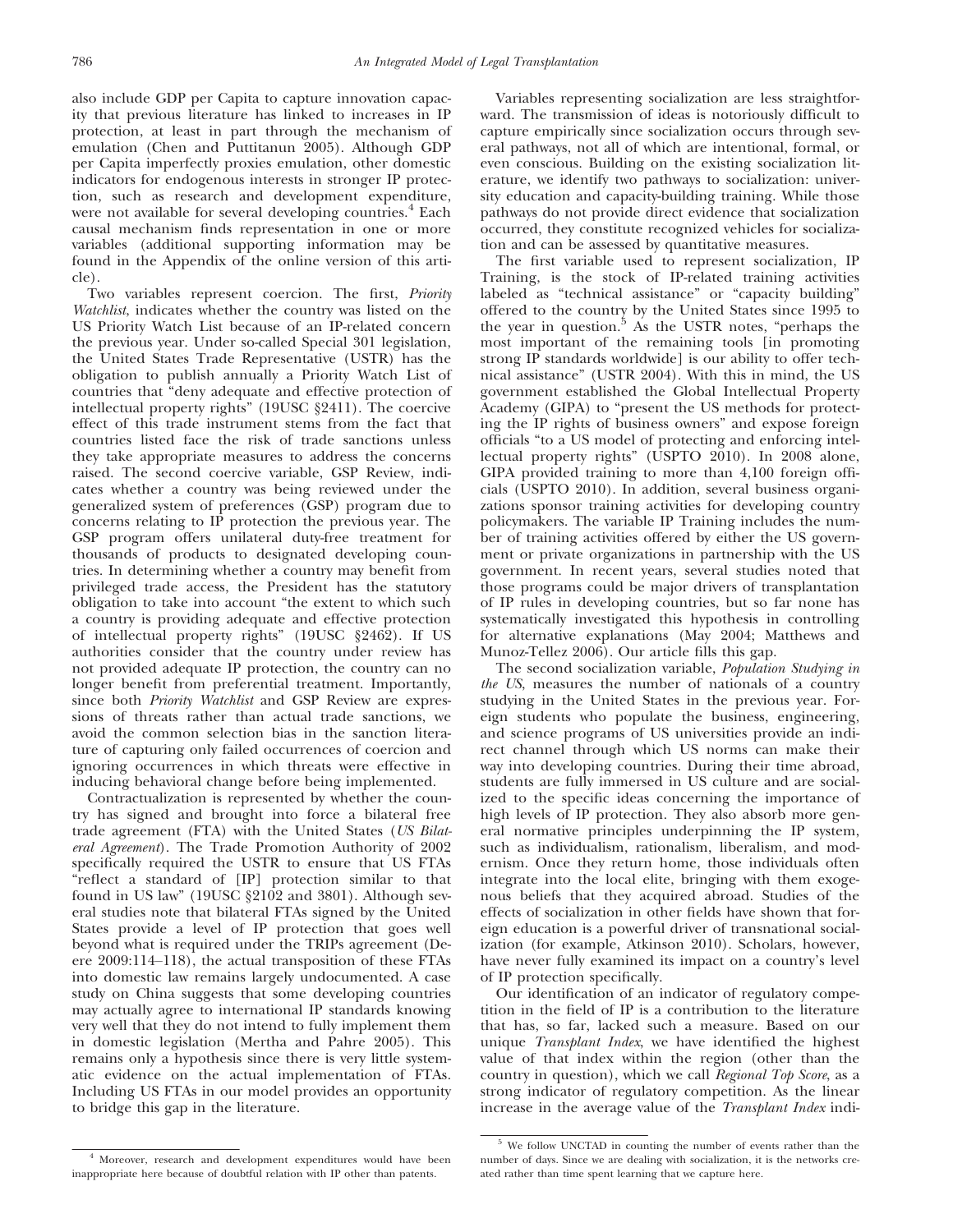cates, the form of regional competition involved in the field of IP is a race to the top. Countries compete against others in the region to attract FDI, especially in the much-coveted high-tech sector. One of the ways of doing so is to boost their credibility with foreign firms by strengthening IP laws. As investors will often compare countries within the same region before making their investments—and threaten to relocate their investments from countries with lower IP levels—some countries can be driven to adopt more protective IP rules. $6$  The country with the highest level of IP protection in the region, captured through the variable Regional Top Score, sets the pattern for competition within that region. We thus expect that if states actually engage in regulatory competition, one should observe that countries move their respective levels of IP protection toward their region's Regional Top Score; if not, we should expect this variable to have little influence on a country's Transplant Index value.<sup>7</sup>

In this study, we limited our analysis of the relative contributions of the above mechanisms to what we could measure quantitatively. Variables supporting our models were obviously limited by data availability. We did not have access, for example, to quantitative data on foreign investor threats to locate investments elsewhere if lawmakers failed to increase IP protection. Similarly, we found no reliable data on efforts made by business organizations to socialize the general population on the idea that strong IP protection is in their country's best interests. Those shortcomings make our empirical analysis more state-centric than our theoretical model would actually require. We leave it to future studies to provide more fine-grained qualitative evidence on the involvement of nonstate actors in the mechanisms analyzed here.

We selected a fixed effects model to effectively manage certain forms of unobserved heterogeneity and eliminate bias arising from omitted variables, provided that the omitted variables remain effectively fixed within each country. In order to assure the stability of our results, we only report those models whose patterns of significance maintained even when the standard errors were estimated using 1,000 bootstraps. The program StataSE 12 was used to perform all fixed effects analyses described in the article, and in all models, robust standard error estimates were used in order to correct for heteroscedasticity. All Ftest results in respect of our models are statistically significant at 0.001.

## Results and Discussion

#### H1: From Coercion to Contractualization

Our empirical models are consistent with the first hypothesis that coercion sets the stage for legal transplantation but fades in its effect after contractualization takes hold. A number of scholars have already documented the importance of economic coercion in triggering the legal transplantation of US-style IP rules in the 1980s and early 1990s, both qualitatively (Braithwaite and Drahos 2000; May and Sell 2006) and quantitatively (Zeng 2002; Shadlen, Schrank, and Kurtz 2005). Those studies show that

coercion was instrumental during the Uruguay Round to conclude the TRIPs agreement, considered here as an instance of contractualization. In particular, the USTR effectively targeted Brazil and other developing countries opposed to that agreement with the use of its Special 301 and lifted privileged access to the US market under the GSP program to goods coming from Argentina, Honduras, India, Mexico, and Thailand. When countries finally yielded under this pressure, the US government noted that "the Special 301 annual review is one of the most effective instruments in our trade policy arsenal" (USTR 1997: 1) and that the GSP program was "an effective point of leverage with some of our trading partners" (USTR 2004). Scholars of IP politics largely concur with this assessment and recognize that the coercive strategies of the 1980s and early 1990s had a significant impact both on developing countries and on the negotiation process of the TRIPs agreement.

Our regression analysis extends the above findings and provides strong evidence that coercion continued to operate in the immediate post-TRIPs period. Table 1 shows that US coercion remained effective between 1995 and 1999 as both Priority Watchlist and GSP Review are positive and significant in that period in raising a country's Transplant Index value. Thus, the contractual arrangement of the TRIPs agreement does not appear to have immediately prevented further coercion.

This finding does not, however, contradict our first hypothesis. In fact, it was only in 1999 that a WTO Panel interpreted article 23(2) (a) of the WTO Dispute Resolution Understanding, concluding that the United States cannot unilaterally suspend trade concessions against another WTO member. As Table 1 suggests, the ruling's apparent result was that the continued practice of US watch lists lost some of its credibility. In the 2000–2008 period, Priority Watchlist is no longer significantly associated with the *Transplant Index*, while GSP Review is actually significantly but *negatively* associated with the Transplant Index. Despite the continued deployment of US coercive instruments against countries such as India, Indonesia, and the Philippines, they have had a limited effectiveness since 2000. We can infer from this finding that, while US coercion may have lessened the opposition of some developing countries to the TRIPs agreement during the Uruguay Round, the resulting WTO agreements, and especially the WTO Dispute Resolution Understanding, provided opportunities for those same countries to seriously limit the effectiveness of direct coercive tactics.

TABLE 1. The Influence of Variables on the Transplant Index, Before and After 2000 (Fixed Effects)

|                        | 1995-1999<br>Coefficient<br>$(543$ observations;<br>$110$ groups) | 2000–2008<br>Coefficient<br>$(1023$ observations;<br>$116$ groups) |
|------------------------|-------------------------------------------------------------------|--------------------------------------------------------------------|
| GDP per Capita         | $-0.00003$                                                        | $0.0001***$                                                        |
| Priority Watchlist     | $0.379*$                                                          | 0.192                                                              |
| <b>GSP</b> Review      | $0.281***$                                                        | $-0.624**$                                                         |
| US Bilateral Agreement |                                                                   | 1.772***                                                           |
| IP Training            | $0.009*$                                                          | $0.016**$                                                          |
| Pop. Studying in US    | $0.212**$                                                         | $0.285*$                                                           |
| Regional Top Score     | $0.153***$                                                        | $0.103*$                                                           |
| $R^2$                  | 0.20                                                              | 0.43                                                               |
| $F_{6,109}$            | 13.48***                                                          | 14.63***                                                           |

(Note. \*Significant at ≤0.05; \*\*Significant at ≤0.01; \*\*\*Significant at ≤0.001.)

<sup>6</sup> See, for example, Special 301 Submissions of PhRMA.

<sup>7</sup> We assume that there are no independent correlations between a given country's Transplant Index value and the value of any of the independent variables at play within neighboring countries. We further assume that regulatory competition is not playing out along other groupings that correlate with regional groupings.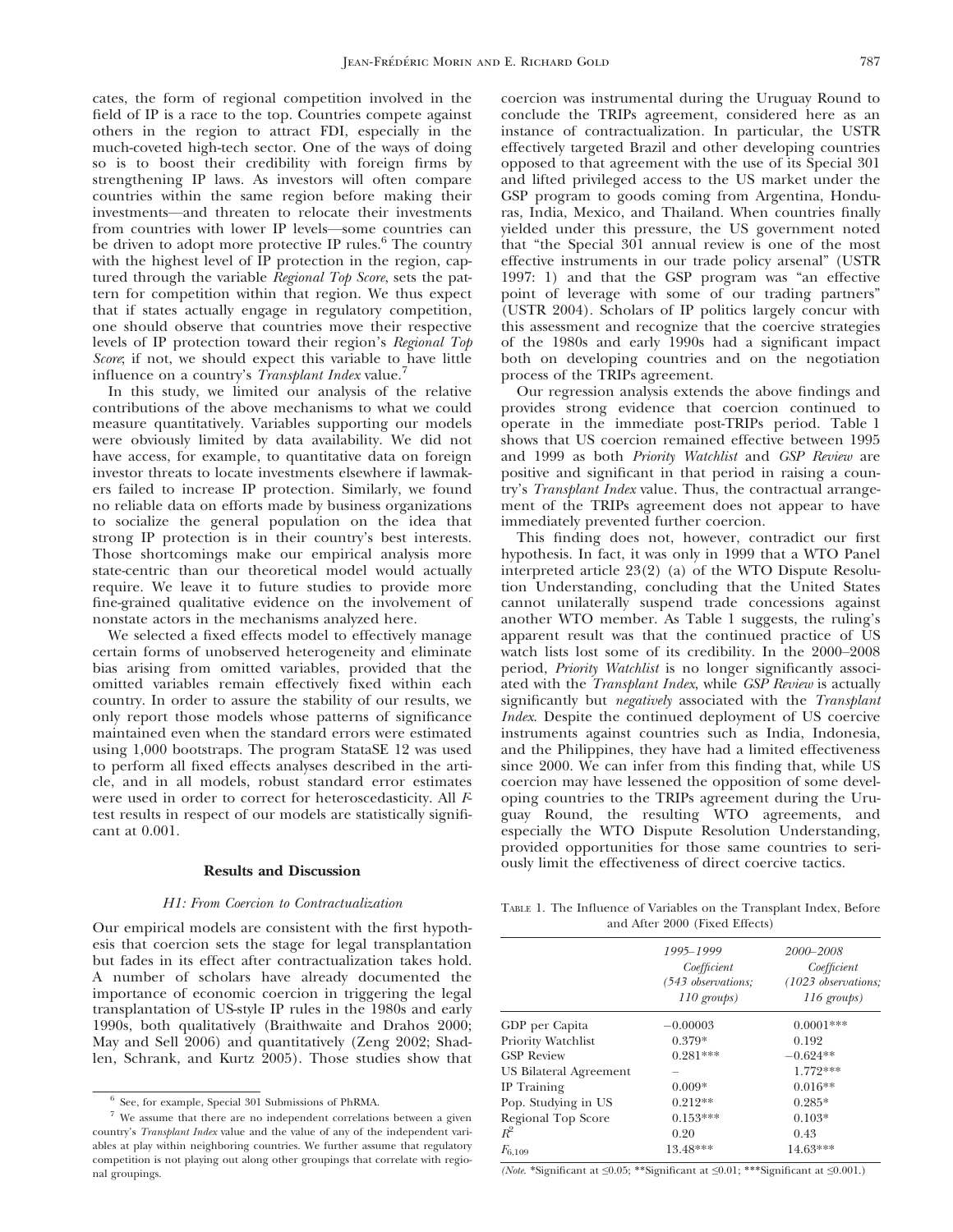Beyond the WTO Panel ruling of 1999, we suggest at least two reasons why the Special 301 was less effective in the 2000s than it was in the early to mid-1990s. Both of these reasons are related, directly or indirectly, to the rise of contractualization in the form of the WTO agreements. The first is the growing perception among developing countries that coercion is a largely illegitimate means of pressuring governments to adopt TRIPs-Plus provisions. In public debate, the TRIPs agreement provides a baseline against which to assess the legitimacy of claims regarding the level of IP protection in developing countries. Although, from a legal point of view, TRIPs provides only a floor of obligation, it also provides a discursive ceiling on legitimate pressure. As a result, many countries and NGOs resist pressure to adopt higher standards of IP protection beyond that required by TRIPs. For example, when the Clinton administration sanctioned South Africa for its TRIPs-compliant measure favoring access to pharmaceutical patents, a network of transnational NGOs, including Oxfam and MSF, organized protests around the world and disrupted the lead up to the 2000 US presidential campaign (Sell and Prakash 2004:160–167). After several leading newspapers and members of Congress sided with South Africa, the US government backed off and reintroduced trade concessions. In a similar vein, coercion may also feed nationalist sentiments and provide developing country governments with an opportunity to increase their standing with domestic constituencies by resisting coercion perceived as illegitimate. This was the case in Argentina, Brazil, India, and Thailand where governments successfully opposed US pressure to increase their IP protection (Deere 2009). The negative effect of GSP Review on a country's Transplant Index in the 2000–2008 period may suggest that the use of coercion actually led to push back from targeted countries.

Second, the increased trade interdependence that followed the Uruguay Round provided some developing countries with the capacity to resist and even deter coercion. In 2001, when the United States threatened Brazil with the withdrawal of its duty-free access under the GSP, the Brazilian government calculated that the cost to US industries of this withdrawal would dissuade its actual imposition. As a result, Brazil confidently replied to the US threat by filing a request for consultations at the WTO that the US Patents Code was not TRIPs compliant. One month later, the United States dropped its case against Brazil.

The WTO agreements only represented the beginning of an era of contractualization as more and more countries agreed to sign bilateral FTAs endorsing US-style IP rules in exchange for preferential access to the US market. Arguably, the boundary between coercion and contractualization is blurred as all US FTAs were negotiated in the context of sharply asymmetric trade relationships. Until recently, the United States focused its FTA program on those countries that presented a combination of pronounced power asymmetries and the possibility of extracting tangible gains. It did not enter into a legally binding bilateral IP treaty with emerging economies such as Brazil, India, or China. Rather, it concluded bilateral agreements with countries that have some economic significance but that cannot realistically negotiate on an equal footing with the United States. Nicaragua, for example, whose FTA with the United States entered into force in 2006, exports more than 12% of its GDP to the United States, its primary trading partner, while the United States only exports 0.003% of its GDP to Nicaragua, its 78th trade partner. Some countries, such as Jordan and the Dominican Republic, were even placed on the Priority Watch List or on the Out-of-Cycle Review in the 3 years prior to the signature of their bilateral agreements with the United States.

While active coercion likely gave rise directly to some contractual negotiations, our results suggest that the general rise of the contractualization wave did not depend on explicit coercion. Returning to Table 1, our analysis supports the hypothesis that contractualization came to replace coercion in effectiveness in the 2000–2008 period. As the effectiveness of direct coercion was waning, contractualization became the principal mechanism driving the legal transplantation of IP rules. US Bilateral Agreement is not only significantly correlated with the Transplant Index in this period but, as Table 2 illustrates, outranks every mechanism other than socialization in terms of its explanatory strength over the entire 1995– 2008 study. Most developing countries that signed a FTA with the United States are among those that demonstrate the largest increases in their levels of IP protection. These results suggest the existence of a strong link between the signing of bilateral agreements with the United States and higher levels of IP protection. The results further support the disputed claim that bilateral agreements are actually implemented in domestic legislation.

Once a FTA is reached, coercive pressure becomes more relaxed. The WTO agreements led to a decline although delayed—in the effectiveness of coercive instruments and the United States neither used the Special 301 nor the GSP review against any of its recent FTA partners in the years following the signature of an agreement. Thus, as hypothesized, contractualization takes over in effectiveness from coercion. As the next sections illustrate, however, contractualization does not operate in isolation.

## H2: The Positive Effects of the Other Mechanisms on the Transplant Index

Our quantitative analysis provides strong evidence that both regulatory competition and socialization contribute significantly to a country's Transplant Index score. First, the positive and significant effect of the Regional Top Score on the Transplant Index in both 1995–1999 and

TABLE 2. The Influence, Strength, and Rank of Variables on the Transplant Index, Full Period (Fixed Effects)

| Variable               | Coefficient<br>$(1566$ observations;<br>$116$ groups) | Rank of Strength |
|------------------------|-------------------------------------------------------|------------------|
| GDP per Capita         | $0.00015***$                                          | $2(3.71\%)$      |
| Priority Watchlist     | 0.313                                                 | $7(0.33\%)$      |
| <b>GSP Review</b>      | $-0.393$                                              | $6(0.43\%)$      |
| US Bilateral Agreement | $1.948***$                                            | $1(4.19\%)$      |
| IP Training            | $0.012***$                                            | $4(2.75\%)$      |
| Pop. Studying in US    | $0.444***$                                            | $3(3.27\%)$      |
| Regional Top Score     | $0.221***$                                            | $5(2.54\%)$      |
| $R^2$                  | 0.53                                                  |                  |
| $F_{7,115}$            | 25.98***                                              |                  |

(Notes. \*Significant at ≤0.05; \*\*Significant at ≤0.01; \*\*\*Significant at ≤0.001. Ranking is based on the proportion (in parentheses) of within-country variation in the index uniquely explained by the predictor in question, measured using the Stata 12 semipartial  $R^2$  statistic.)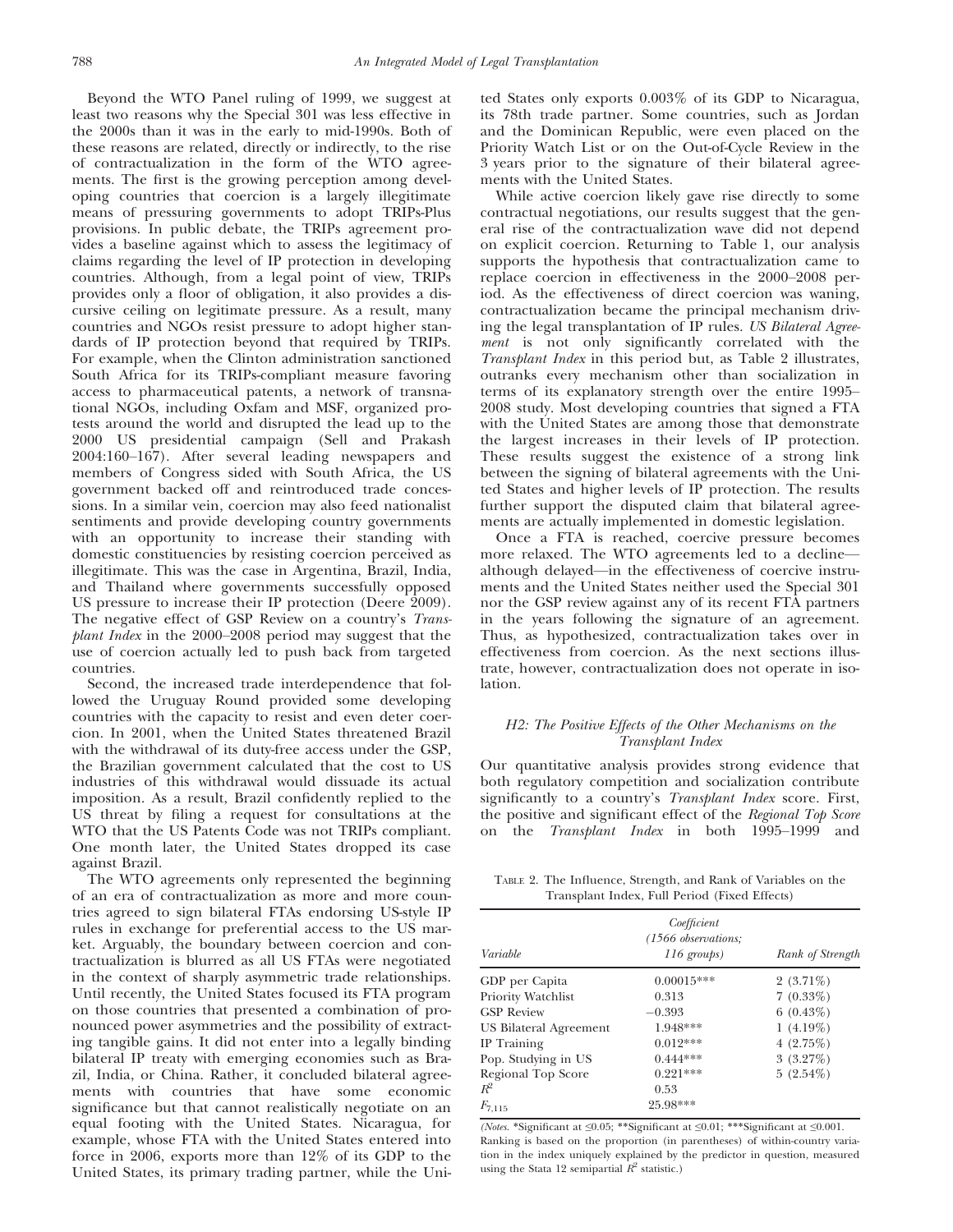2000–2008 in Table 1 and during the full period of 1995–2008 in Table 2 provides support for the role of regional competition in facilitating the adoption of USstyle IP rules. It suggests that when a country moves its IP protection closer to that of the United States, its neighbors try to catch up, most likely in the hope of avoiding the flight of capital or to remain attractive for further FDI. It is unlikely that they would have done so otherwise, considering their level of economic and technological development.

Second, the regression analysis suggests that socialization mechanisms have a strong and positive effect on a country's Transplant Index score. Table 1 shows that both Population Studying in the US and IP Training are significantly associated with increases in the Transplant Index in both the 1995–1999 and 2000–2008 periods. Table 2 not only confirms this over the entire 1995–2008 period but shows that the combined socialization variables (that is, adding IP Training and Population Studying in the US) outrank every other mechanism in terms of strength.

This finding on the power of socialization to increase levels of IP protection supports existing case studies. According to an Oxfam study, the Guatemalan congress increased the level of IP protection beyond the minimal requirement of the TRIPs agreement under the guidance of US-funded legal advice (Oxfam 2002:9). Further case studies have documented a similar impact of IP capacitybuilding programs in other states such as Thailand, the Philippines, Nigeria, and West African countries (Deere 2009; Drahos 2010). Our quantitative analysis suggests that these cases are not deviant, but representative of IP socialization in developing countries.

To the extent that GDP per Capita captures emulation —as this variable picks up other factors, we refrain from making stronger claims—the regression analysis is consistent with our assumption presented earlier that, while emulation is sometimes at work in facilitating the transplantation of US-style IP rules, it is far from the primary explanation of those transplantations. For example, GDP per Capita did not reach significance in the 1995–1999 period in Table 1. On the other hand, GDP per Capita took on significance once socialization, regional competition, and contractualization took hold. This is illustrated not only in the significance of its effect in the 2000–2008 period in Table 1, but in its overall strength in the full model in Table 2, where it is third to contractualization and socialization (combining the strength values of IP Training and of Population Studying in the US). One interpretation of these findings—subject to the same caveat above—is that by 2008, socialization had become so effective as to reduce developing countries' perceived asymmetries with the United States. Thus, those countries would consider emulating higher IP rules under the belief that those rules were as appropriate for them. This would account for both GDP per Capita's lack of significant effect in 1995–1999—during which asymmetric interests were top of mind—and its significant effect in 2000–2008 when those asymmetries had lesser visibility. This result adds subtlety to previous studies in which GDP per Capita had been examined in isolation from the other variables studied here (Chen and Puttitanun 2005).

## H3: Interrelationship Between Contractualization, Socialization, and Regulatory Competition

Our analysis provides partial support for the third hypothesis that each of contractualization, socialization, and regulatory competition are more prominent in the presence of the others, leading to a self-reinforcing cycle of transplantation of US-style IP rules.

First, regression analyses—the results of which are illustrated in Table 3 below—suggest that the signing of a FTA leads to an increase in the volume of US-sponsored IP Training events directed at the country. It remains unclear whether it is the FTA itself that directly induces US training providers to increase their domestic presence, or whether the FTA acts to indirectly convince domestic authorities to welcome US offers of training in order to more aggressively attract FDI. In either case, a FTA seems to increase socialization opportunities.

The regression analysis also illustrates the symbiotic relationship between contractualization and regional competition. Indeed, Table 4 below shows a peak in competitive activity in 1998–2000. This was the time that most countries were revising their laws to meet the 2000 deadline for developing countries to implement TRIPs within their domestic legal frameworks. Once those countries engaged in the process of revising their IP laws, they apparently took the opportunity to strategically position their IP rules so as to be competitive with others in the region, often surpassing the requirements of TRIPs. In the 1998–2000 period, Regional Top Score is one of only two variables (the other being Population Studying in the US) that is significantly associated with the Transplant Index and its effect is markedly stronger than all other mechanisms put together. Thus, it seems that the contractual obligations set out in TRIPs provided a platform for jockeying for strategic advantage through further increases in the level of IP protection. Countries used the premise of contractualization to engage in competitive rule-making.

In turn, developing countries seem to compete to secure a contractual agreement with the United States. Decisionmakers may believe that a FTA with the United States would make their countries more attractive for FDI and boost their exports. As a result, several developing countries now seek to enter into FTA negotiations with the United States, despite knowing that they will be required to comply with unfavorable IP provisions that they likely would have rejected in a different context. Tellingly, once the United States signs a FTA with a country, that country's neighbors often indicate an interest in signing a similar agreement. The Canada–US agreement of 1989 famously prompted Mexico to propose to the United States the negotiation of a similar FTA, which became trilateral at the request of Canada, providing the United States with an opportunity to diffuse its IP rules across all of North America. Likewise, in 1994, Trinidad

TABLE 3. The Influence of Variables on Intellectual Property (IP) Training (Fixed Effects)

|  |  |  | IP Training (1694 Observations; 121 Groups) |  |  |
|--|--|--|---------------------------------------------|--|--|
|--|--|--|---------------------------------------------|--|--|

| Variable               | Coefficient |
|------------------------|-------------|
| GDP Per Capita         | $0.004***$  |
| Priority Watchlist     | 14.954***   |
| <b>GSP</b> Review      | 0.107       |
| US Bilateral Agreement | 22.485**    |
| Pop. Studying in US    | 5.935***    |
| $R^2$                  | 0.27        |
| $F_{5.120}$            | 16.92***    |

(Notes. \*Significant at ≤0.05; \*\*Significant at ≤0.01; \*\*\*Significant at ≤0.001.)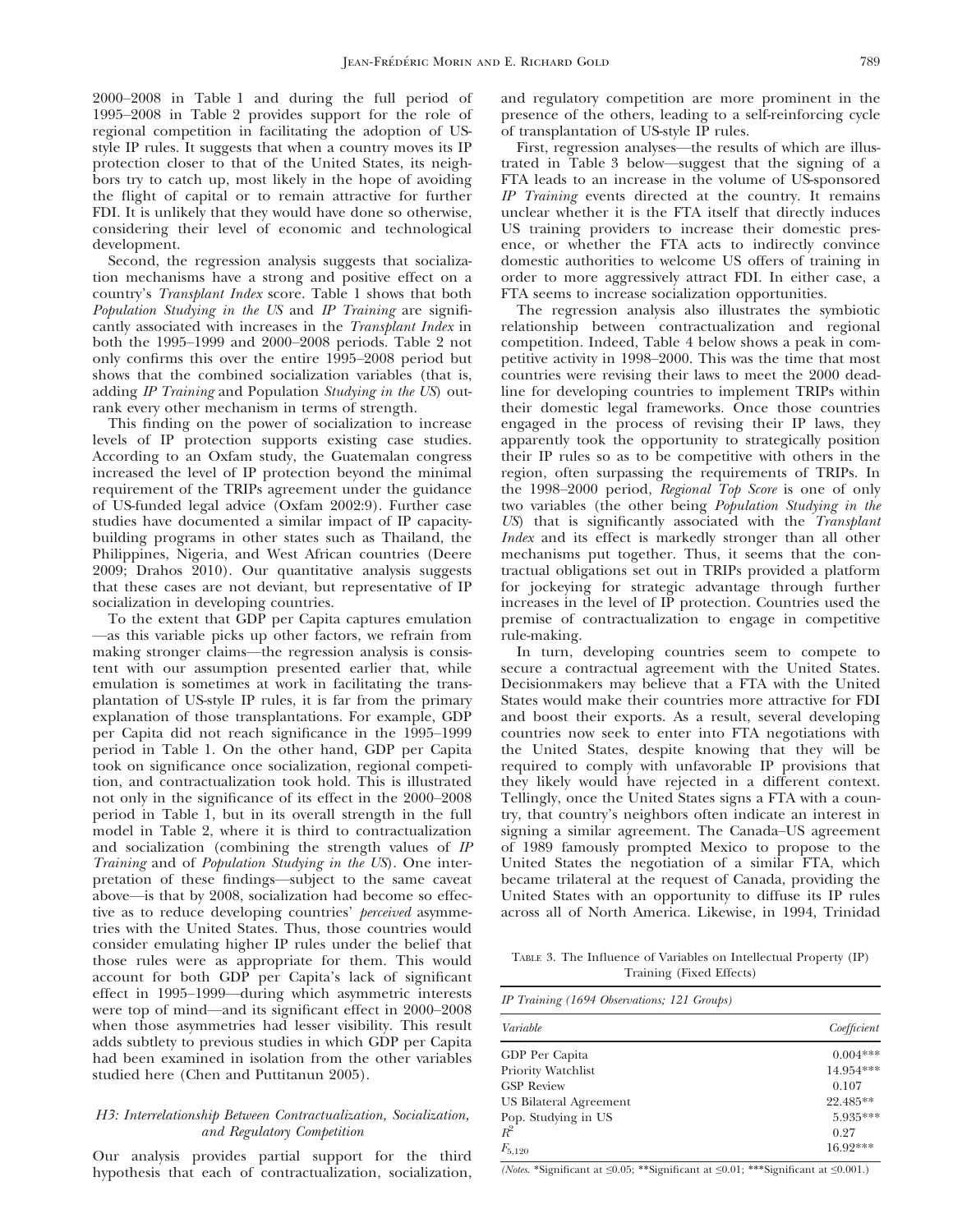TABLE 4. The Influence and Strength of Variables on the Transplant Index for 1998–2000

| $(331$ observations; 112 groups) |             |                  |  |
|----------------------------------|-------------|------------------|--|
| Variable                         | Coefficient | Rank of Strength |  |
| GDP Per Capita                   | $-0.0001$   | $4(0.22\%)$      |  |
| Priority Watchlist               | 0.068       | $5(0.03\%)$      |  |
| <b>GSP Review</b>                | 0.093       | $5(0.03\%)$      |  |
| US Bilateral Agreement           | Dropped     | Dropped          |  |
| IP Training                      | 0.016       | $2(1.51\%)$      |  |
| Pop. Studying in US              | $0.173*$    | $3(0.55\%)$      |  |
| Regional Top Score               | $0.491***$  | $1(7.36\%)$      |  |
| $R^2$                            | 0.16        |                  |  |
| $F_{6.111}$                      | 5.53***     |                  |  |

(Notes. \*Significant at ≤0.05; \*\*Significant at ≤0.01; \*\*\*Significant at ≤0.001. <sup>2</sup>Ranking is based on the proportion (in parentheses) of within-country variation in the index uniquely explained by the predictor in question, measured using the Stata 12 semipartial  $R^2$  statistic.)

and Tobago concluded a bilateral IP agreement with the United States to avoid marginalization after a fellow Caribbean country, Jamaica, signed an investment treaty with the United States (Heron 2004). More recently, the Dominican Republic requested to join negotiations between the United States and central American countries, which included a chapter on IP, in order to maintain an access to the US market that was equal to that of its central American competitors (GAO 2004:12).

As the United States can essentially select the countries with which to enter into a FTA, developing countries interested in acquiring a FTA must present themselves as reliable partners. In this context, offering a relatively high level of IP protection, even before FTA negotiations begin, could be a strategy for countries that aspire to a FTA, particularly if the IP changes would be required by the FTA in any case. The Dominican Republic increased, for example, its IP protection when it had difficulty convincing the United States to let it join ongoing negotiations with central American countries (GAO 2004:44–45). Similarly, Taiwan duplicated some US standards with the explicit hope that those reforms would facilitate negotiation of a full-fledged FTA (Smith and Rugaber 2002). Noticing those behaviors, the US government concluded that its "willingness to pursue bilateral FTAs has bolstered countries' interest [in adopting US-style IP rules] and encouraged them to make the changes necessary to enter into FTA negotiations" (GAO 2004:11).

Socialization can lead, in turn, to a re-evaluation of past trade concessions in light of newly acquired norms: Increases in IP protection may no longer be seen as compromises but as independently beneficial. Under this perspective, increased socialization, generated as a result of contractualization, can favor further rounds of contractualization. Tellingly, the United States Agency for International Development noted that capacity-building programs on IP can "increase readiness to enter into free trade agreements" (USAID 1998:4). Although a regression analysis cannot provide causal evidence to support this claim, it should be noted that several American FTA partners that were previously not known for advocating strong IP protection, including Jordan, Korea, Mexico, Morocco, Singapore, and the United Arab Emirates, have since joined the United States in the small group of countries that negotiated the Anti-Counterfeiting Trade Agreement (ACTA), a multilateral agreement providing high standards of IP enforcement. While those countries may also hope to receive contractual benefits in other fields, they already enjoy free access to the US market and one of the few plausible explanations for their participation in the ACTA negotiations is that a greater share of their socialized elite came to believe that IP protection is beneficial for their societies.

Just as the boundary between coercion and contractualization is blurred, so too are those separating the activities of contractualization, socialization, and regulatory competition. Table 1 shows, for example, that socialization and regional competition operated in 1995–1999, during the period in which coercion was in decline, but prior to the post-TRIPs contractualization wave. Both continued once contractualization started. This complex interrelationship among the mechanisms illustrates the limits of any theory that does not address multiple mechanisms at once.

## Conclusions

This article contributes to the literature in a number of ways. It bridges the so-far unconnected literatures on legal transplants and policy diffusion by combining systematic legal comparisons with political causal explanations. It also articulates one of the first integrated understandings of the five discussed causal mechanisms, enabling a more complete and complex picture of the process of legal transplantation in the context of asymmetric interests.

Furthermore, this article introduces an original and much needed index of IP protection, the Transplant Index, and a new indicator of regional competition, Regional Top Score. Our models, based on this index, provide strong empirical evidence—corroborating anecdotal examples in the literature—of (i) the declining effectiveness of coercion, (ii) the actual legal implementation of bilateral agreements, (iii) regional races to the top in IP standards setting, and (iv) the impact of US-sponsored capacity-building activities on domestic legislation.

Three main conclusions follow from our findings. First, several causes can produce a similar effect. This amounts to a truism of social science, but scholars sometimes forget it in the context of quantitative analyses. As Dobbin et al. (2007:463) conclude in their review of the policy-diffusion literature, several researchers "test only their own theory or simply show evidence of diffusion and impute that their favored mechanism is at work." This article demonstrates, in contrast, the significant contributions of combining several causal mechanisms.

Second, acknowledging multicausality does not mean that the different causal mechanisms operate simultaneously, equally, or independently. Rather, this article suggests that the mechanisms of legal transplantation are historically conditioned. Power structures, the ideational environment, and the institutional context condition the availability of mechanisms and their ability to facilitate the process of legal transplantation. Coercion, for example, while an effective tool for the United States in the early 1990s, became less effective after the implementation of WTO agreements.

Third, this article highlights how different causal mechanisms interrelate with one another. While each of the mechanisms studied may achieve a similar result, this does not imply that they are mere substitutes for one another, deployed according to the tastes of more powerful coun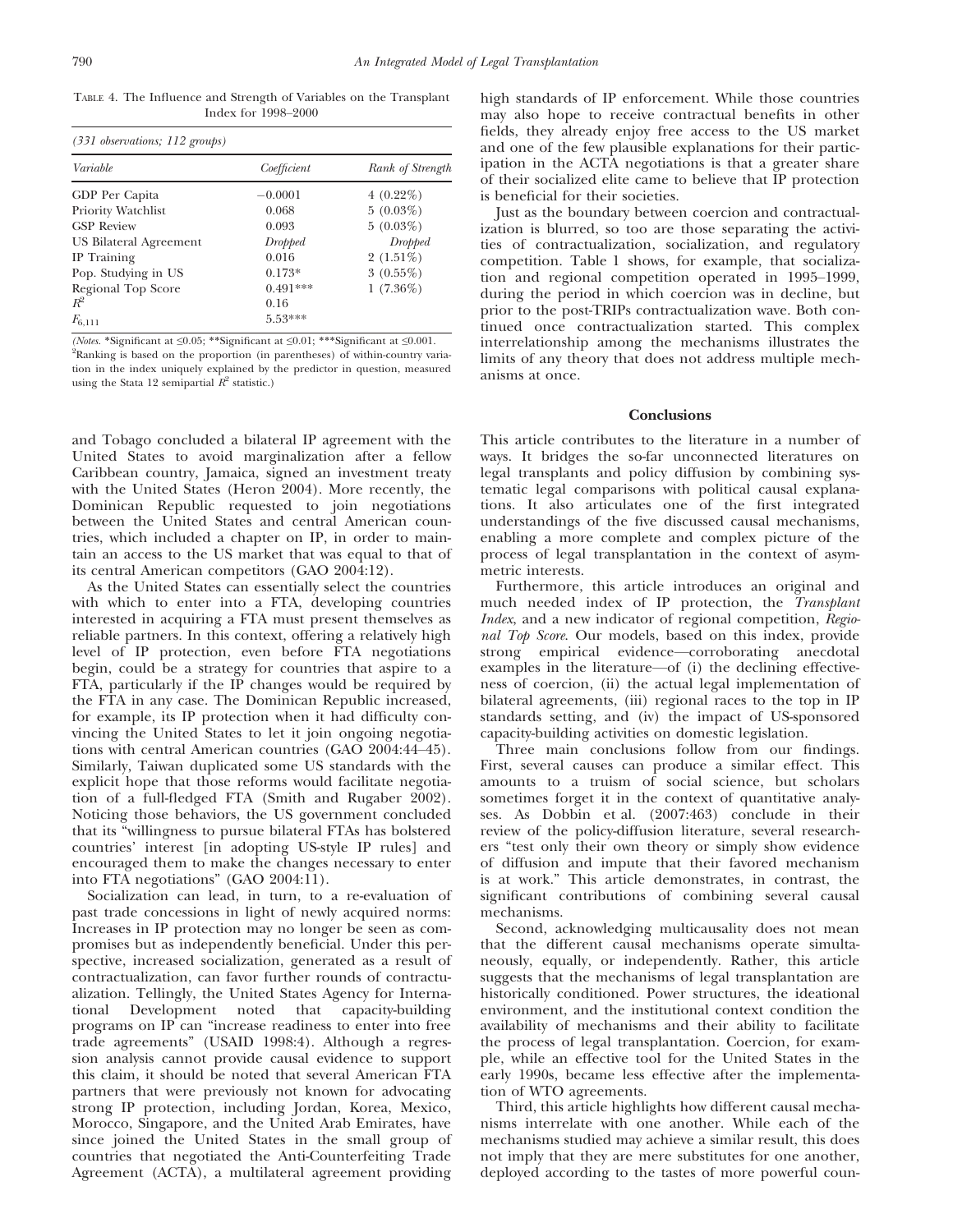tries; rather, the mechanisms act in concert with one another and achieve maximum effect when combined in particular sequences so as to collectively drive continuous legal transplantation. For example, contractualization favors both regulatory competition—especially among FTA candidates—and socialization—through increased training programs. One possible effect of the sequencing of these mechanisms is that elites in developing countries may become so socialized to US norms that they cease to perceive the asymmetry of interest with the United States. Should this occur, the scope condition of this study—asymmetric interests—may lift, leading to a greater role for emulation. As the discussion at the end of hypothesis H2 suggests, this may actually be happening.

Although a study of counter-hegemonic resistance exceeds the scope of this article, we note that both state and nonstate forces—in both developed and developing countries—resist the dynamic of legal transplantation (Morin 2014). In the past, those forces obliged the US government to change its strategy from coercion to contractualization. More recently, they may have forced Washington, along with some European governments, to pause the continuous expansion of IP protection within their own domestic systems. Nevertheless, these counter-hegemonic forces seem unable, so far, to reverse the current dynamic toward greater levels of legal transplantation of IP rules in developing countries.

#### References

- Atkinson, Carol. (2010) Does Soft Power Matter? A Comparative Analysis of Student Exchange Programs 1980-2006. Foreign Policy Analysis 6(1): 1–22.
- BACH, DAVID, AND ABRAHAM L. NEWMAN. (2010) Transgovernmental Networks and Domestic Policy Convergence. International Organization 64(3): 505–526.
- BALDWIN, RICHARD. (1997) The Causes of Regionalism. World Economy 20 (7): 865–867.
- Berkowitz, Daniel, Katharina Pistor, and Jean-Francois Richard. (2003) The Transplant Effect. American Journal of Comparative Law 51(1): 163–203.
- BOURDIEU, PIERRE. (1995) La Cause de la Science. Actes de la Recherche en Sciences Sociales 106: 3–10.
- BRAITHWAITE, JOHN, AND PETER DRAHOS. (2000) Global Business Regulation. Cambridge: Cambridge University Press.
- BRUNNÉE, JUTTA, AND STEPHEN J. TOOPE. (2010) Legitimacy and Legality in International Law: An Interactional Account. Cambridge: Cambridge University Press.
- Cao, Xun. (2009) Network of Intergovernmental Organizations and Convergence in Domestic Economic Policies. International Studies Quarterly 53(4): 1095–1130.
- Checkel, Jeffrey T. (2005) International Institutions and Socialization in Europe: Introduction and Framework. International Organization 59(4): 801–826.
- Chen, Yongmin, and Thitima Puttitanun. (2005) Intellectual Property Rights and Innovation in Developing Countries. Journal of Development Economics 78(2): 474–493.
- Deere, Carolyn. (2009) The Implementation Game: The TRIPs Agreement and the Global Politics of Intellectual Property Reform in Developing Countries. Oxford: Oxford University Press.
- Dobbin, Frank, Beth Simmons, and Geoffrey Garrett. (2007) The Global Diffusion of Public Policies: Social Construction, Coercion, Competition, or Learning? Annual Review of Sociology 33: 449–472.
- Dolowitz, David P., and David Marsh. (2000) Learning From Abroad: The Role of Policy Transfer in Contemporary Policy-Making. Governance 13(1): 5–24.
- DRAHOS, PETER. (2010) The Global Governance of Knowledge: Patent Offices and Their Clients. Cambridge: Cambridge University Press.
- Drezner, Daniel W. (2001) Globalization and Policy Convergence. International Studies Review 3(1): 53–78.
- Elkins, Zachary, Andrew T. Guzman, and Beth A. Simmons. (2006) Competing for Capital: The Diffusion of Bilateral Investment Treaties, 1960–2000. International Organization 60(4): 811–846.
- FESTINGER, LEON. (1957) A Theory of Cognitive Dissonance. Stanford, CA: Stanford University Press.
- Finnemore, Martha, and Kathryn Sikkink. (1998) International Norm Dynamics and Political Change. International Organization 52(4): 887–917.
- GAO. (2004) Intensifying Free Trade Negotiating Agenda Calls for Better Allocation of Staff and Resources. GAO-04-223. Washington, DC: General Accounting Office.
- Ginarte, Juan C., and Walter G. Park. (1997) Determinants of Patent Rights: A Cross-National Study. Research Policy 26(3): 283–301.
- Greenhill, Brian. (2010) The Company You Keep: International Socialization and the Diffusion of Human Rights Norms. International Studies Quarterly 54(1): 127–145.
- Heron, Tony. (2004) The New Political Economy of United States-Caribbean Relations. Farnham, UK: Ashgate.
- Holzinger, Katharina, and Christoph Knill. (2005) Causes and Conditions of Cross-National Policy Convergence. Journal of European Public Policy 12(5): 775–796.
- Ikenberry, John G., and Charles A. Kupchan. (1990) Socialization and Hegemonic Power. International Organization 44(3): 283–315.
- Kapczynski, Amy. (2008) The Access to Knowledge Mobilization and the New Politics of Intellectual Property. Yale Law Journal 117(5): 804– 885.
- KELLEY, JUDITH. (2004) International Actors on the Domestic Scene: Membership Conditionality and Socialization by International Institutions. International Organization 58(3): 425–457.
- Kim, Yee Kyoung, Keun Lee, Walter G. Park, and Kineung Choo. (2012) Appropriate Intellectual Property Protection and Economic Growth in Countries at Different Levels of Development. Research Policy 41(2): 358–375.
- LEGRAND, PIERRE. (2001) What Legal Transplants? In Adapting Legal Cultures, edited by David Nelken and Johannes Feest. Oxford: Hart.
- LIKHOVSKI, ASSAF. (2009) Argonauts of the Eastern Mediterranean: Legal Transplants and Signaling. Theoretical Inquiries in Law 10(2): 619–651.
- MATTEI, UGO. (2003) A Theory of Imperial Law: A Study on U.S. Hegemony and the Latin Resistance. Global Jurist Frontiers 3(2): 1– 61.
- Matthews, Duncan, and Viviana Munoz-Tellez. (2006) Bilateral Technical Assistance and TRIPs: The United States, Japan and the European Communities in Comparative Perspective. Journal of World Intellectual Property 9(6): 629–653.
- MAY, CHRISTOPHER. (2004) Capacity Building and the (Re)Production of Intellectual Property Rights. Third World Quarterly 25(5): 821– 837.
- MAY, CHRISTOPHER, AND SUSAN K. SELL. (2006) Intellectual Property Rights: A Critical History. Boulder, CO: Lynne Rienner.
- Mertha, Andrew, and Robert Pahre. (2005) Patently Misleading: Partial Implementation and Bargaining Leverage in Sino-American Negotiation on Intellectual Property Rights. International Organization 59(3): 695–729.
- Meseguer, Covadonga. (2004) What Role for Learning? The Diffusion of Privatization in OECD and Latin American Countries. Journal of Public Policy 24(3): 299–325.
- Miller, Jonathan M. (2003) A Typology of Legal Transplants: Using Sociology, Legal History and Argentine Examples to Explain the Transplant Process. American Journal of Comparative Law 51(4): 839– 885.
- Montesquieu, Charles de Secondat. (1961) De L'Esprit des Lois. Paris: Garnier Fréres.
- MORIN, JEAN-FRÉDÉRIC. (2014) Paradigm Shift in the Global IP Regime: The Agency of Academics. Review of International Studies Quarterly 21 (2): 275–309.
- MORIN, JEAN-FRÉDÉRIC, AND GILBERT GAGNÉ. (2007) What can Best Explain the Prevalence of Bilateralism in the Investment Regime. International Journal of Political Economy 36(1): 53–74.
- OSTERGARD, ROBERT L. (2000) The Measurement of Intellectual Property Rights Protection. Journal of International Business Studies 31 (2): 349–360.
- OXFAM. (2002) US Bullying on Drug Patents: One Year After Doha. Oxford: Oxfam.